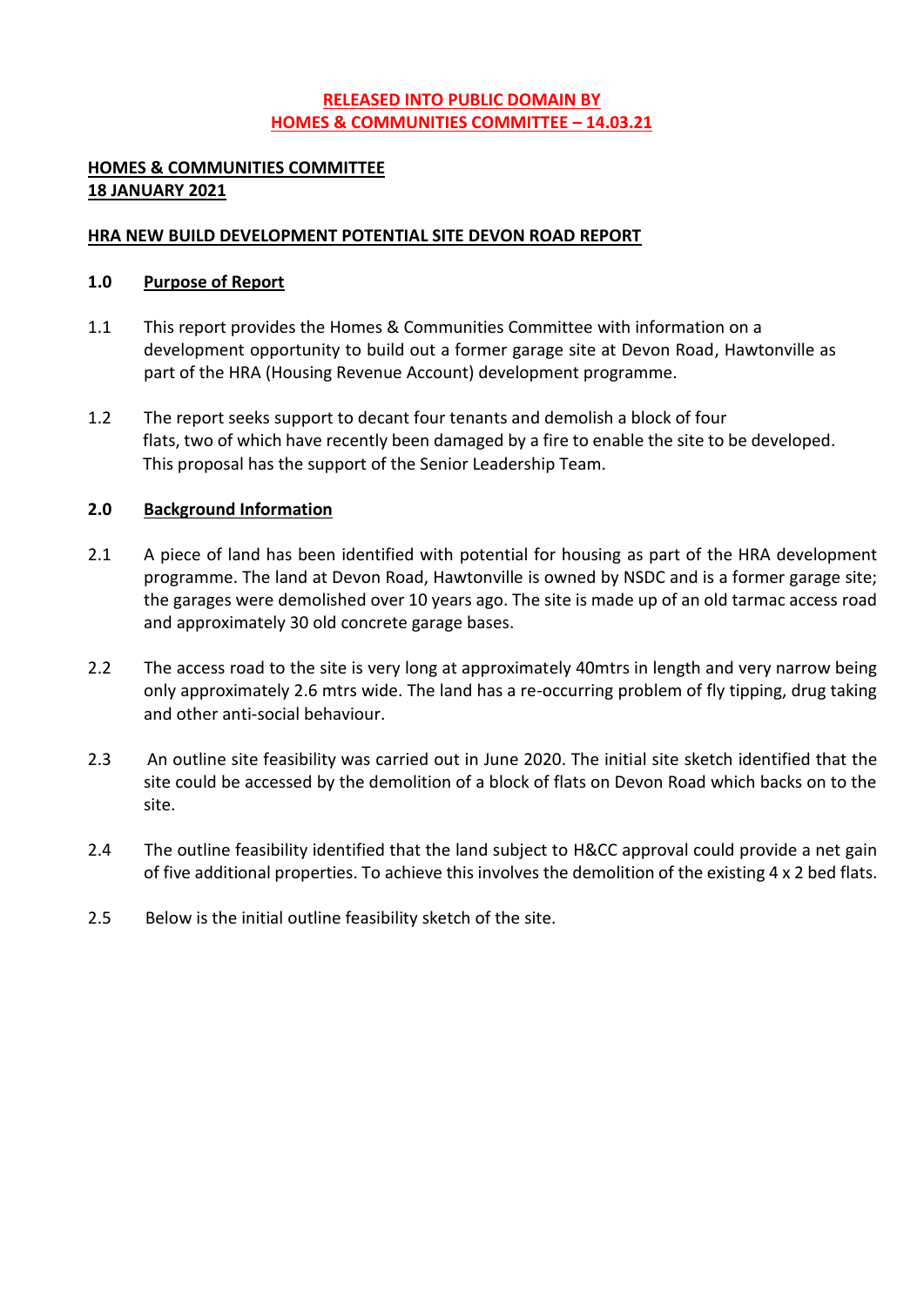

- 2.6 In September 2020, a fire occurred in the block of flats containing 140 & 142 Devon road. These flats are next to the proposed development site.
- 2.7 The fire started in the ground floor flat and caused extensive damage with repairing costs around £30k. The fire also caused damage to the upper floor flat (no.142). Both tenants affected by the fire have been temporarily re-housed. The two flats are currently awaiting insurance repairs for the damage caused by the fire. The tenants in the remaining two flats in the block were unaffected by the fire and both remain in residence.

## **3.0 Proposals**

#### 3.1 **Proposed new build development following fire**

- 3.2 Following the fire incident, there was an opportunity to look at the site again and the initial outline feasibility sketch was revised taking in to account the demolition of the fire-damaged flats instead of the originally proposed adjacent block of flats.
- 3.3 Revised feasibility sketch of the site.



3.4 The revised feasibility plan indicates that subject to SLT approval, the site could be developed to provide the following accommodation. New Build 3 x 2 bed bungalows New Build 2 x 1 bed bungalows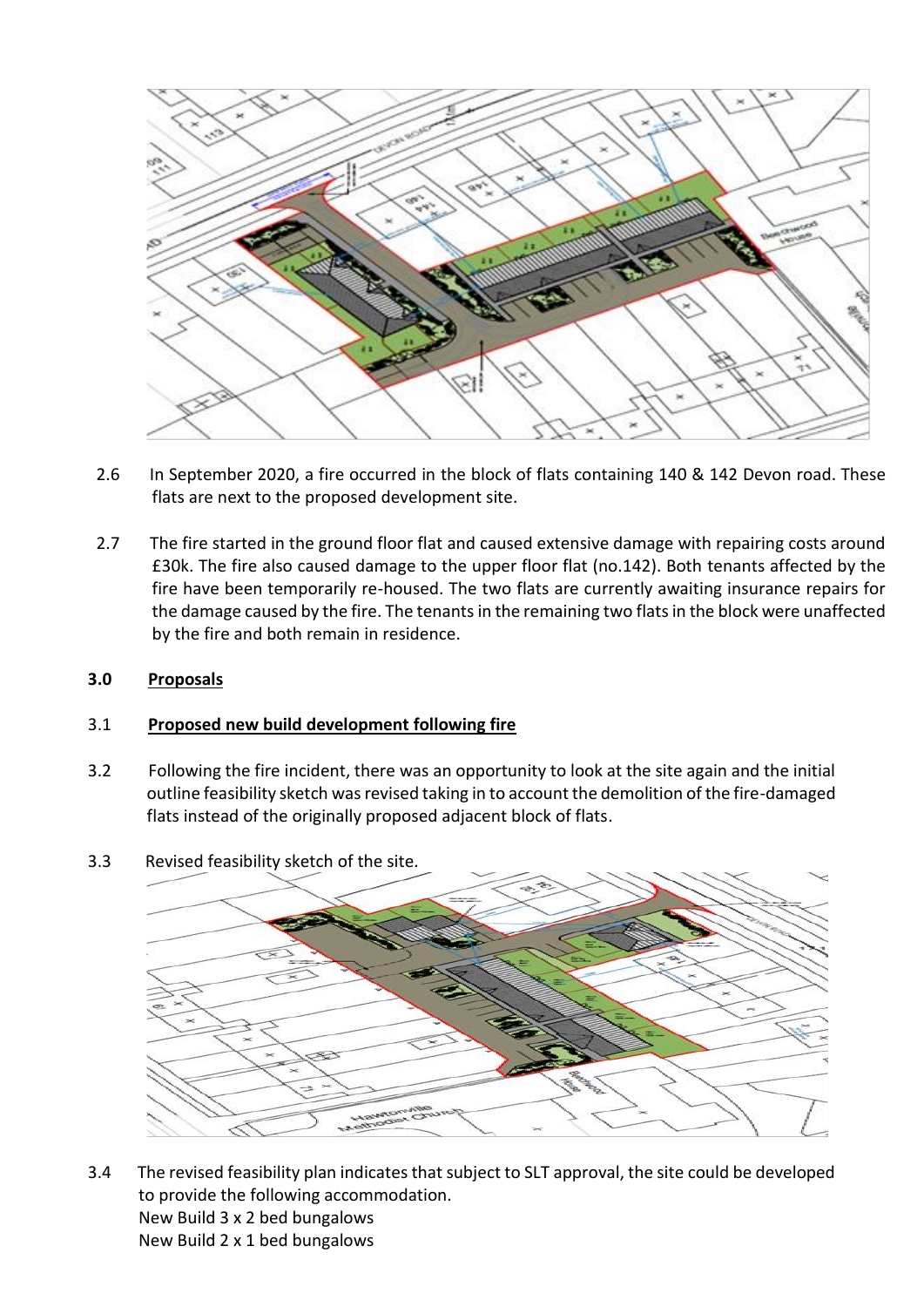New Build 2 x 2 bed houses New Build 2 x 1 bed flats Net gain on the site of 5 new build bungalows.

- 3.5 The development of the site could be funded from the HRA Development Programme, which has sufficient funds for the development as a phase 4 site. Construction could be started Spring 2021 and completed March 2022.
- 3.6 The tenancy and estates manager supports the proposed development and would welcome the additional types of accommodation proposed, which are in high demand in the area.

Applications in the area for properties of this type.

| 2 Bedroomed Property | 205 Applications |
|----------------------|------------------|
| 3 bedroomed Property | 77 Applications  |

- 3.7 Consultations have been carried out with the local members who have visited the proposed site and have stated that they would support the proposed development for the site. In particular, to build bungalows as there is a lack of level access accommodation in the area.
- 3.8 Consultation has also been carried out with the four tenants that would be directly affected by the demolition of the flats. Mixed reaction.

| Flat Consulted with | <b>Current Position</b>                                    | Feedback                   |
|---------------------|------------------------------------------------------------|----------------------------|
| No 140              | Wish to remain in local area<br>In Temporary Accommodation |                            |
| No 142              | In Temporary Accommodation                                 | Supportive of proposals    |
| No 144              | In residency at property                                   | Supportive of proposals    |
| No 146              | In residency at property                                   | Wish to remain in property |

The feedback received from the affected tenants.

- 3.9 The Planned Works Investment Manager has advised that the existing flats are energy performance rated type D & C properties that were constructed in the 1930s. The properties would need considerable capital investment to bring them up to an energy performance rating of A or B. As part of this development, we will consider how renewable energy could be applied to reduce running costs on these homes and contribute to reducing our carbon footprint from our housing stock.
- 3.10 Minimal remedial works have been undertaken in the upper floor flat to enable the tenant to occupy. The significantly fire damaged property remains empty whilst we deal with loss adjusters and bring this report.

## **4.0 Equalities Implications**

4.1 The proposed development would contribute to the council's equalities commitments by providing level access to all ground floor new build properties on the proposed site. In addition, all ground floor accommodation on the development would benefit from level access bathing facilities as standard specification for the new build programme.

## **5.0 Digital Implications**

5.1 No digital implications identified.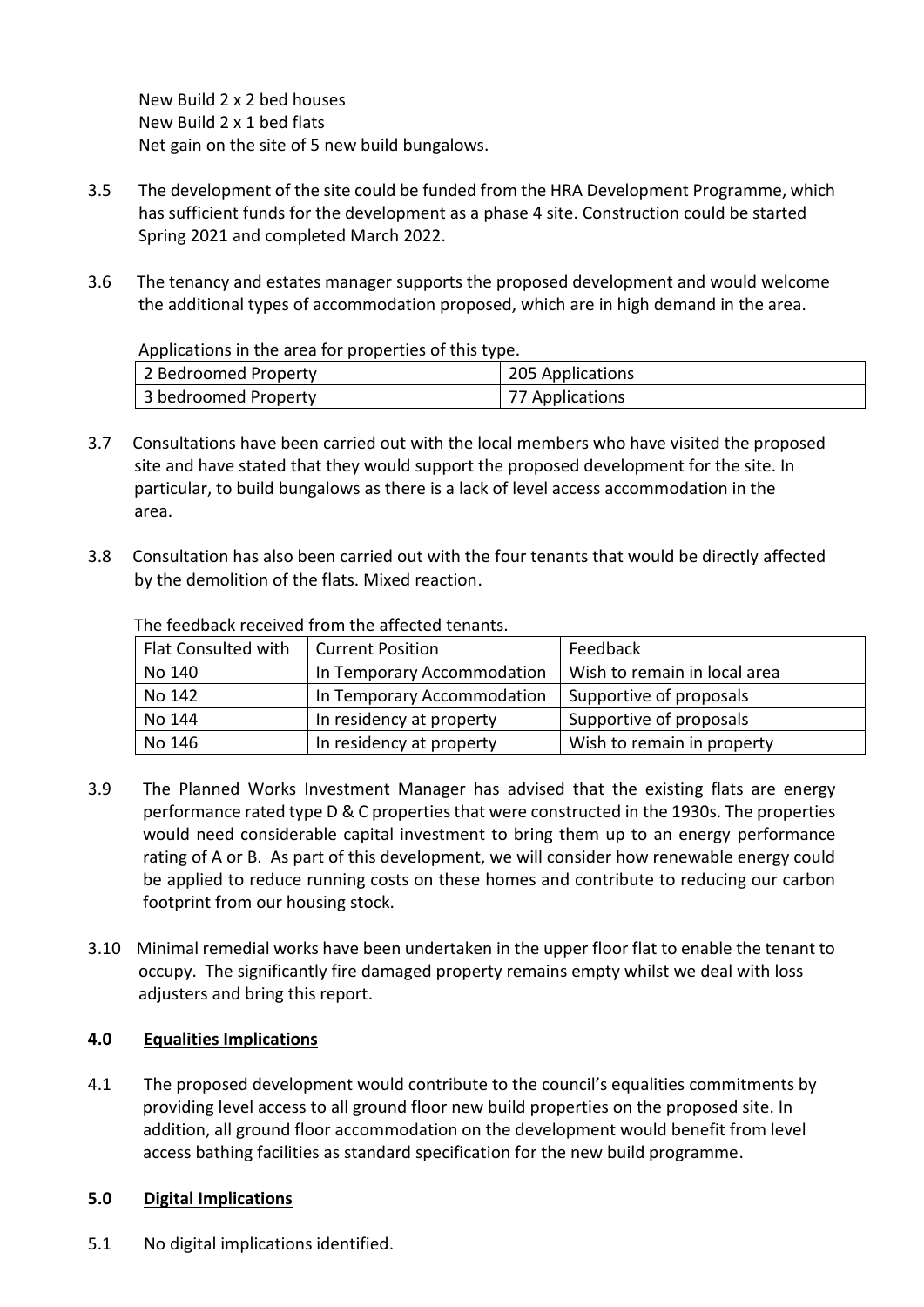### **6.0 Financial Implications (FIN20-21/5249)**

#### 6.1 **Capital Implications**

The demolition and construction of the properties would be carried out as part of the phase four of the Development Programme, which has a current approved budget of £8.563m split over 2020/21 and 2021/22.

- 6.2 The estimated costs for the development are in line with the current average development costs per unit. However, there would be additional costs in relation to the rehousing and demolition in relation to the four existing flats. This cost is estimated at £1,382,400
- 6.3 Due to the fire damaged property, it is anticipated that the HRA would receive in the region of £30,000 upon settlement of the Insurance claim, which could finance some of the expenditure.

### 6.4 **Revenue Budget Implications of the Development**

- 6.5 There are three areas which will have a revenue cost implication to the HRA; these are detailed in the following paragraphs. These costs will be offset within the first 14 months of the development becoming operational, through additional rent income from the scheme.
- 6.6 The estimated annual rent income from the new build properties would be as follows:-

 New Build 3 x 2 bed bungalows at £ 109.00p per week = £15,696 New Build 2 x 1 bed bungalows at  $E$  92.00p per week =  $E$ 8,832 New Build 2 x 2 bed houses at £ 108.00p per week = £10,368 New Build 2 x 1 bed flats at  $E$  82.00p per week = £7,872

Total annual rent income for the 9 new build properties = £42,768

6.7 With regard to the costs of decanting, the additional one-off costs set out below are estimated in line with those currently being used on the Yorke Drive regeneration scheme.

| Costs                                                 | f       |
|-------------------------------------------------------|---------|
| Disturbance payments for rehousing 4 Tenants @£2,000  | £8,000  |
| each                                                  |         |
| Homeloss payments £6,400 each                         | £25,600 |
| <b>Sub Total</b>                                      | £33,600 |
| Loss of Income for 12 months @ £73.23 per week whilst | £14,444 |
| new homes are built                                   |         |
| Total additional costs to realise development         | £48,044 |
|                                                       |         |
| Annual rent for new properties (see above para 5.6)   | £42,768 |
| Net Rental increase on this site                      | £28,324 |

6.8 Once built, the additional annual rent from occupancy would be **£28,324** higher than that currently obtained from the four flats on the site. Over a 10-year period with inflation, this would generate estimated additional rent of approximately **£300,000**.